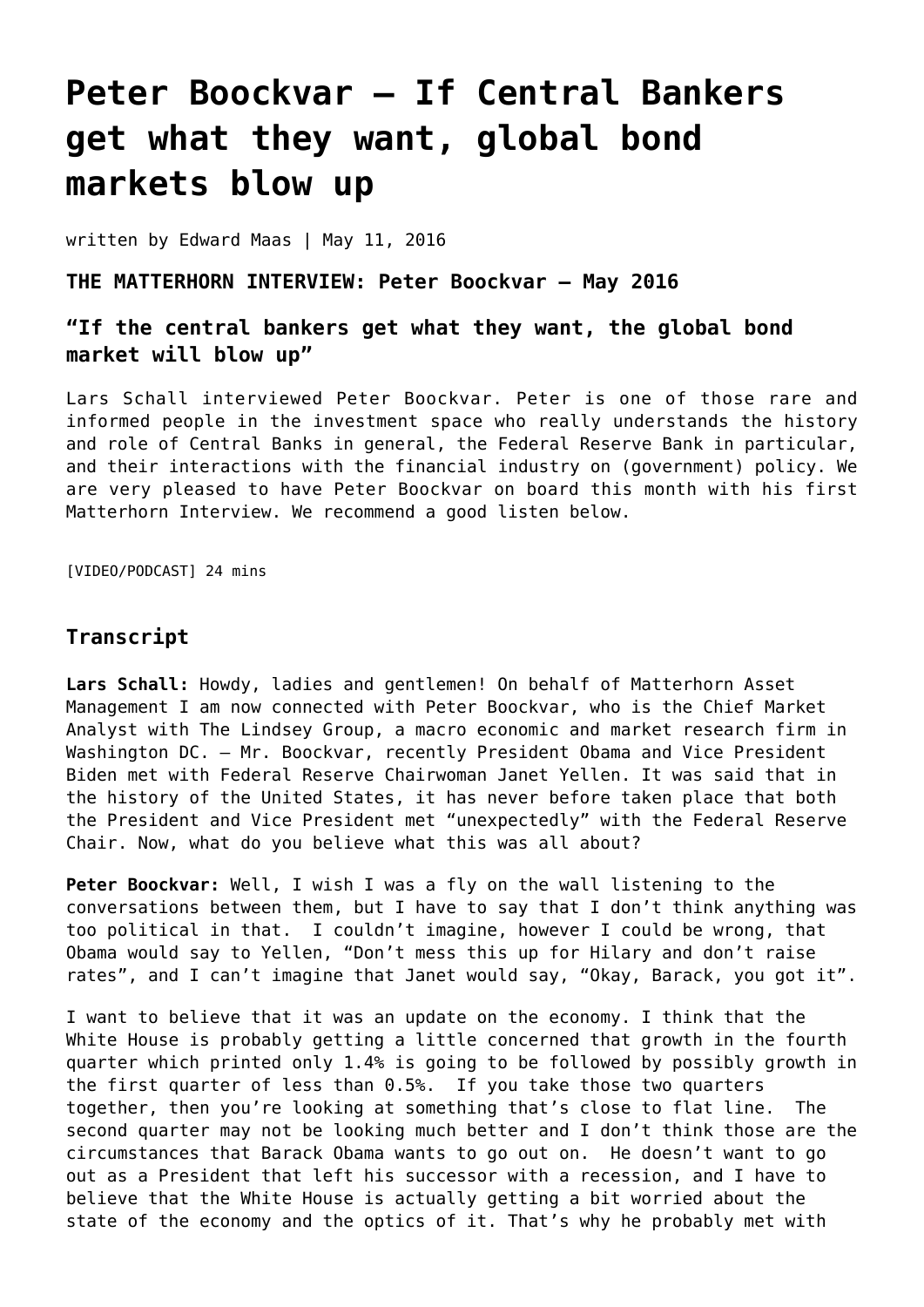Yellen. Again, I don't think there's any quid pro quo on the direction of interest rates. I think that if the economy continues to muddle along at a slower and slower pace, Janet Yellen doesn't need Barack Obama to tell her that she's not going to be raising rates again any time soon.

**LS:** Yes, but last year, the Federal Reserve was optimistic that it could raise interest rates in a substantial way. This is now gone, this sentiment. Why so?

**PB:** Well, the Federal Reserve has been optimistic every year since the recession began, and every year their optimism has proven to be wrong because they're using models that no longer work. They're believing that altering the price of money lower in an already over-leveraged economy is somehow going to accelerate growth, and unfortunately haven't learned that lesson. We can be sure that the Federal Reserve will persistently be overly optimistic in the benefits of their policy.

**LS:** Now, if the Federal Reserve proves as unable to raise the interest rates, this is also a problem for its credibility?

**PB:** I believe that credibility was somewhat shot a while ago but, yes, I think that any comparison that they will then get to Japan and their policy of the past 25 years would be terrible for their credibility. I think their credibility, like I said earlier, is shot and that keeping rates at zero for seven years is… I'm trying to think of the best word to say it, ridiculous way of running policy. So, yes, and if they can't get out of the traps they put themselves in, that would definitely damage their credibility.

**LS:** What are your thoughts on the fact that more and more people at the Federal Reserve System are open to negative interest rates, at least they are talking about this?

**PB:** Yes, they see what's gone on in Europe, they see what's happened in Japan but, to me, any economist that thinks that negative interest rates is a good thing, I think needs to go back to school. Negative interest rates are essentially a tax on capital that somebody has to eat and I don't think you expand the economic pie by taxing capital. So, any Federal Reserve Member in particular who believes that negative interest rates are somehow going to be effective, to me, that's just anti-capitalist, it's anti-free market, and I actually think that they're not going to go there, to be honest.

**LS:** Okay, but talking about the Federal Reserve: Dartmouth College economics professor Andrew Levin—special adviser to Ben Bernanke and Janet Yellen between 2010 and 2012 when they were Fed chairman and vice chairwoman—said not so long ago, inter alia: "A lot of people would be stunned to know" the extent to which the Federal Reserve is privately owned. The Fed "should be a fully public institution" and the 12 regional banks should become fully public entities, meaning they have to somehow eliminate or repurchase the stock they have issued to private member banks. He also proposed banning anyone affiliated with financial institutions overseen by the Fed from serving as a regional Fed director. (1) Does this sound reasonable to you?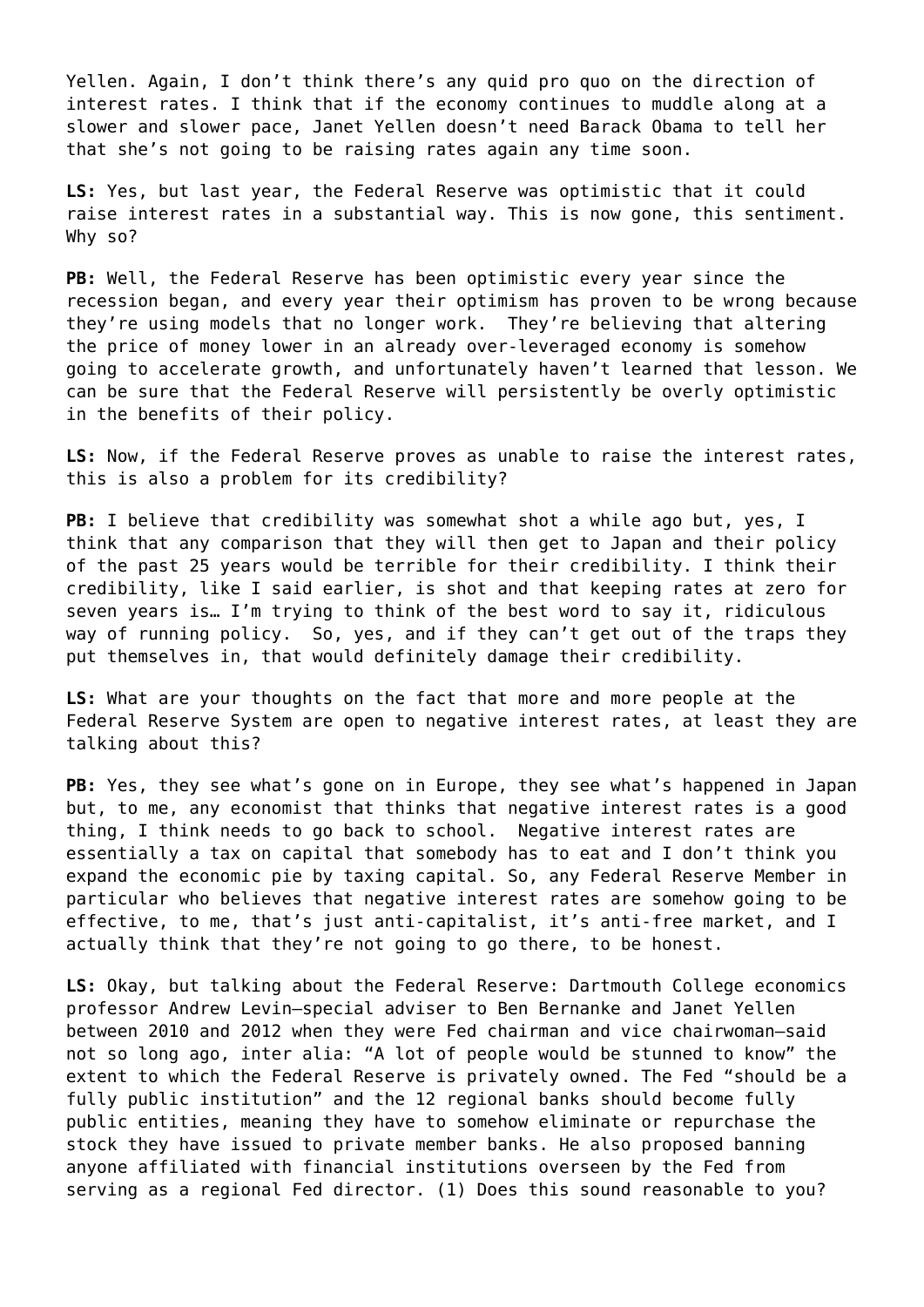**PB:** I think he's overreacting. I mean, I think the problems with the Federal Reserve are much deeper than whether regional Fed institutions are more private based. The problem with the Fed is their manipulation and price fixing of interest rates. It's not the internal logistical structure of these central banks. I think he's missing the main problem of the Fed and whether these regional districts are under the Federal Reserve umbrella in being a "public institution" as opposed to having private influences. I think it is just a red herring.

**LS:** Does the United States and its people need the Federal Reserve actually, or do you think it is rather the case of the private banking system in and outside the United States needs this institution?

**PB:** Well, the institution in 1913 was created to really be the lender of last resort, and while I'm not for a government entity creating money, that's for sure, if they would have just stuck to being a lender of last resort, I think that would've been, to me, a great limit on their authority. Of course, that has not happened. They've gone well above that authority that congress particularly gave them, particularly in the late 70's when they wanted the Fed to be focused on maximum point and then price stability. To me, a most limited Federal Reserve would've been much more productive than turning them into above the law institution that they became.

**LS:** The next question that I have is the involvement of governments or central banks in the commodity markets because, as you know, the CME Group operates the major future markets in the United States. Its January 2014 filing with the US Securities and Exchange Commission disclosed that central banks and governments are being given volume trading discounts for trading all future contracts on the major exchanges in the United States, not just financial futures contracts – so this means they also can trade with commodities future contracts. (2) Moreover, the CME Group masters 10K filing with the US Securities and Exchange Commission for 2013 disclosed that the CME Group's customers include governments and central banks. (3) Now, let us put this in perspective to a certain statement given by former Federal Reserve Board of Governors member Kevin M. Warsh that he wrote for The Wall Street Journal in December 2011. In that essay Warsh said: "Policy makers are finding it tempting to pursue 'financial repression' — suppressing market prices that they don't like." (4) And so the question is, are central banks and/or governments players in the commodity markets?

**PB:** Well, I think the Fed plays in the markets that they've told us they play in, and that's treasuries, mortgage backed securities, and I don't believe that they're somehow buying S&P futures, for example, or shorting the gold market because secrets like that don't stay secrets. I happen to work for an ex-Federal Reserve Governor, and I don't think that that was something that they've done or something that they currently do.

Now, with respect to other central banks, I would not be surprised if they did but I can't say for sure. We can talk about conspiracy theories, no question, but I don't even think the Federal Reserve would call another foreign central bank and says, "We need to support a market, please get involved". I mean, we have to look at the fact that markets go up and they go down. Oil prices went to 100 then went back to 30. We had, in 2002, the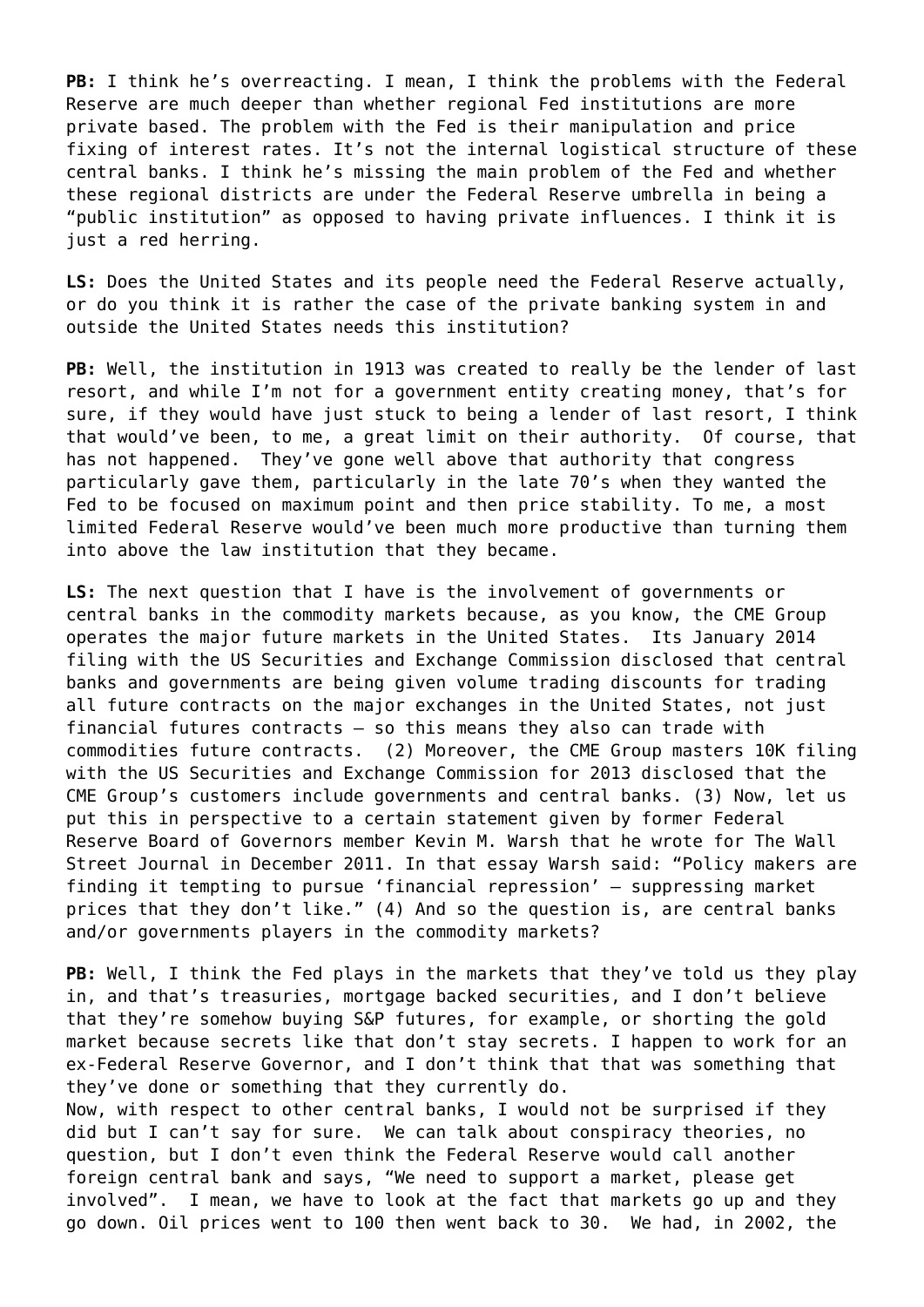stock market fell 50%. It fell another 50% in 2007 and 2008, and the central bank of the US, the Fed, they fought it tooth and nail.

So, while we want to think that they can certainly manipulate certain markets, well, we know the ones they're directly manipulating and that works for a period of time, but I don't necessarily think that they're getting involved in these other markets because I think it would've been known and, again, I don't think they can keep a secret. I don't think anybody else in the institution would be able to keep a secret. So if it were to happen, I think it would've been known and if it did get out then their reputation would be completely in tatters. I don't think that's something they necessarily want to risk. With respect to what Kevin Warsh said, I think he was really more talking about the securities that the Fed is blatantly buying and a sense of what they've told us they're buying rather than anything else.

**LS:** But talking about the stock that Western central banks have in gold, they can for sure conceal the leasing that they do with this gold bullion because they are not required to say, "This is what we have and this is what we leased out".

**PB:** I guess it's possible, particularly with the Fed owning 8,000 tons of gold that I guess it is possible but, again, keeping that a secret, I think, would be very difficult to do and until we see proof of it, it's just pure speculation.

**LS:** Okay. But in the past, I've asked the US Treasury, respectively the Exchange Stabilization Fund, the Federal Reserve Board in Washington DC and the Federal Reserve Bank of New York if the Deutsche Bundesbank has gold swap arrangements with these entities, respectively if those entities have gold swap arrangements with the Bundesbank. All those entities that I've mentioned refused to answer time and again. (5) Moreover, at the end of March this year, the New York Fed President, William Dudley, refused to answer in public a question about whether the Federal Reserve is engaged in gold swaps with other central banks. (6) Why do you think they all don't like this kind of question?

**PB:** Maybe because they haven't yet fully disclosed it. It's possible. And we know central banks have gone above and beyond what their chartered mandates are and maybe they believe that this is just another example that they would have to explain to everybody.

**LS:** But couldn't they just simply lie and say, "We have nothing like this", even if they would have?

**PB:** I guess it's always possible but, again, I think that if they were caught lying, the damage done to the institution would be far and above any benefit that they would get from leasing out gold. To be honest, you listen to comments from Bernanke and other central banks, I honestly think that they're clueless about what gold really is. If they're clueless about what gold really is then how can I say that they're out there trying to manipulate its price?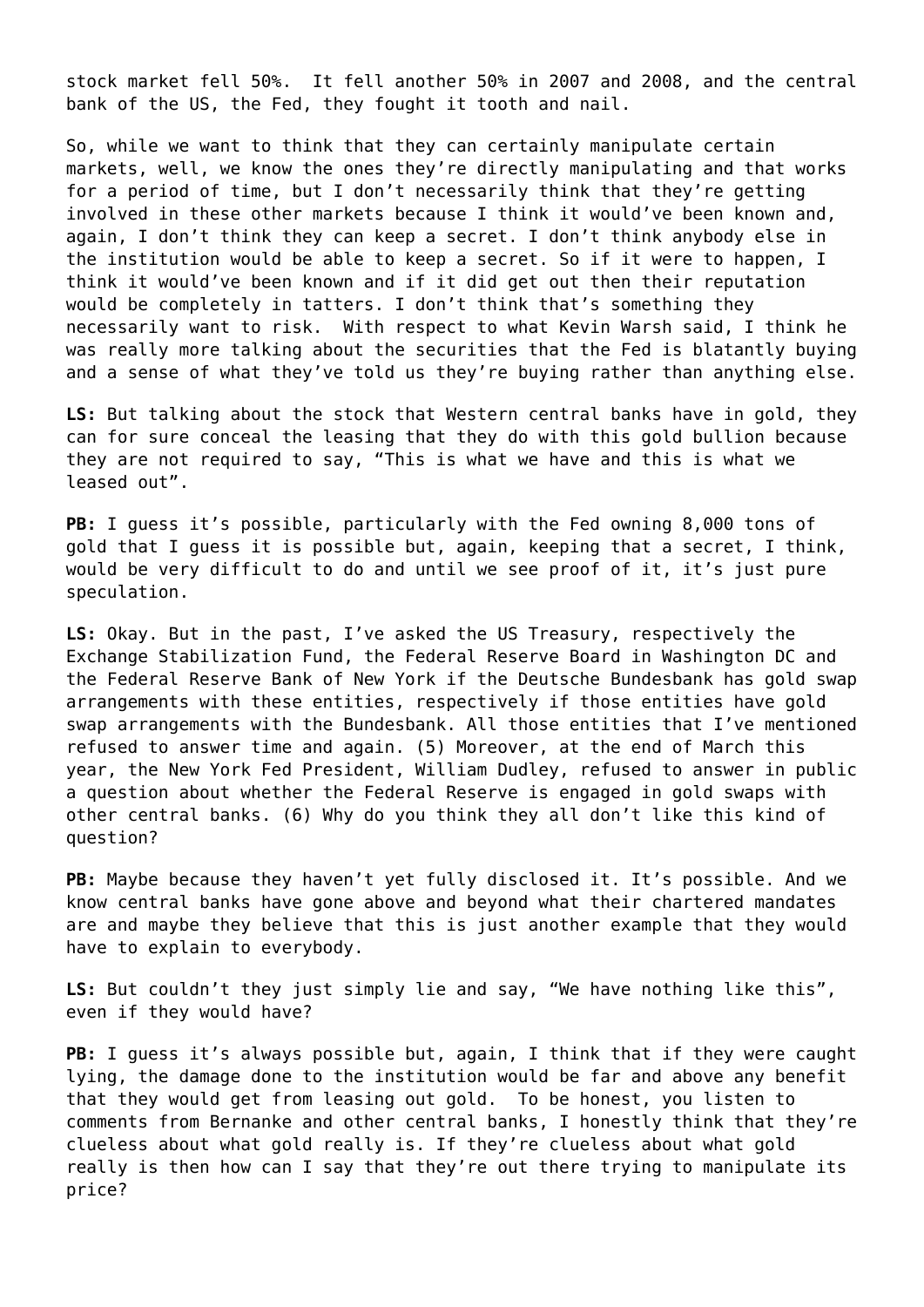**LS:** Mr. Bernanke said something in the past that gold is something like a tradition.

**PB:** "We own it for tradition", right. That was a response to a question from Ron Paul at a semi-annual testimony and I think that said it all about Bernanke's knowledge and history of what gold is and always has been. In that case, listening to that, I don't think he's necessarily smart enough and up to speed enough on gold to then start manipulating its price.

**LS:** Now, talking a little bit about the nature and value of gold. We are in the middle of a debt crisis and interestingly enough the IMF said the gold bullion, the monetary component of gold that a central bank holds, is the only financial asset without counterparty risk. Does this make gold very attractive these days?

**PB:** Well, there's no question because we know that there's no counterparty risk with the physical metal if you own it and you store it, I think that is an important characteristic and positive case for owning gold, but at the end of the day, the most positive thing for owning gold is that it actually yields something relative to the \$7 trillion of sovereign bonds that yield below zero. To me, that is the most important characteristic within the price of gold and will continue to be so.

**LS:** What are your thoughts on the German gold repatriation from New York and from London? What does this mean to you?

**PB:** I guess we can all speculate on the symbolism of it. Maybe it was just the Germans are more comfortable owning it on their soil rather than in the US. I don't know if that's for security purposes or just having it in their own back yard. Do I think that Germans are worried about not getting it back? If they wanted it, I don't want to necessarily go that far, but I would think that if the Germans own a lot of gold, why aren't they storing it themselves?

**LS:** Yes, and if you have it on your own soil, in your own possession, then it can actually have this quality as a financial asset without counterparty risk.

**PB:** Agreed. Now, it would be nice if the Bundesbank came out and said that instead of trying to hide why they wanted it back, but we can all assume that that's probably the case.

**LS:** And then we see in Eurasia, the members of the Shanghai Cooperation Organisation buying gold big time, for example, China and Russia. What do you think is the purpose to boost their gold holdings?

**PB:** Well, I think everyone is looking around and seeing what countries are doing to fiat currencies. Putin, for example, in Russia, I mean he knows owning a lot of gold is probably good for the Ruble, and the Chinese certainly see what their central bank is dealing with printing money, and they understand that there is a possibility they'll want to weaken the Yuan and I think the Japanese now are buying more gold and the Europeans are buying more gold. I think people are not blind to the fact that central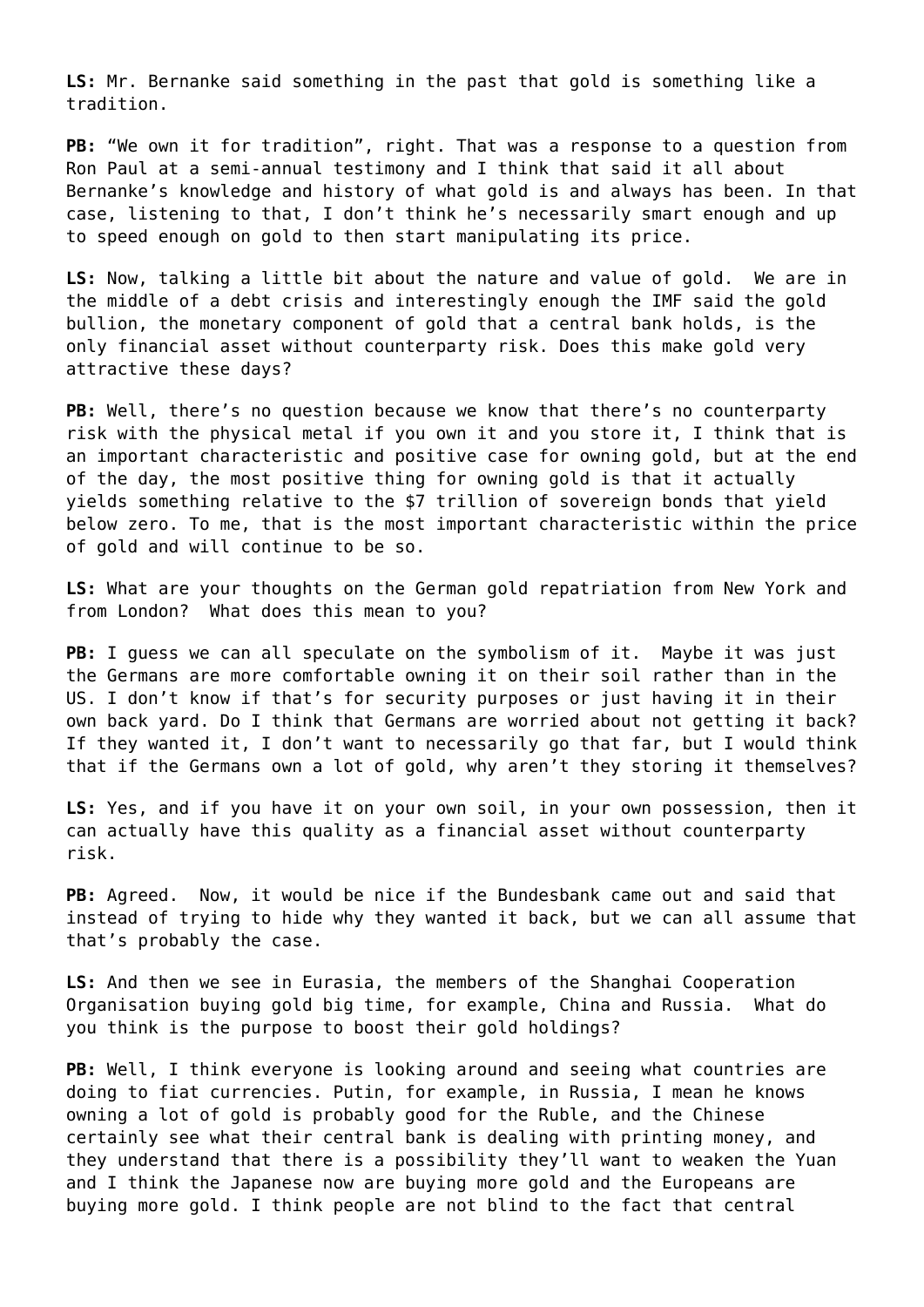bankers are debasing and devaluing the worth of fiat currencies. They know that gold has been around for 5,000 years. It is a language that everyone speaks, and it is a currency that everyone accepts.

**LS:** What are your overall expectations for gold this year?

**PB:** Well, I'm of the belief that the bear market, at least in US dollar terms, that started in September 2011, and silvers bear market in dollar terms began in April 2011, that bear market is over. It was only in the context of a secular bull market that began in the early 2000's. If I'm correct then these new highs which we will see in the next coming years will surpass the previous highs, and that's around 50 bucks in silver, that's 1,900-ish in gold, and I do expect those all to be taken out within the next couple of years.

What happens from now until the end of the year, I don't know. I do think that prices continue to move higher, particularly if I'm right that the Fed is not going to raising interest rates any time soon, or likely at all through year-end and possibly not at all until the expansion after the next recession. There'll be a bid under the precious metals and where the price goes by year, and I don't know, but again in the coming years, they will most likely see their previous highs.

**LS:** Would you say that gold is underpriced compared to the bond markets and the equity markets?

**PB:** I think it's underpriced relative to the traumatic expansion and the size of central bank balance sheets.

**LS:** The final topic that I would like to discuss with you are the so-called Panama Papers. At CNBC, the banking whistleblower Bradley Birkenfeld said recently that the CIA is behind these Panama Papers. (7) At least this is his assumption. But there's also another interesting conspiracy theory because at the Brookings Institute, which is one of the most influential think tanks in the world, they entertained the idea that the Panama Papers represent a Putin plot. (8) What is your take?

**PB:** Like I said earlier with central banks, it's very hard to keep a secret. Just as Snowden did with the NSA and the Panama Papers release, in the days of digital documentation, social media and so forth, it's very hard to keep a secret. Who wanted it to come out and who had a motive to get this knowledge out there? I don't know, but it's hard to keep a secret. So whether you're the President of a major country or you're a high net worth individual that wants to hide money, just understand that a lot of people are watching and it's likely at some point they're going to find out.

**LS:** Do you think that there would be some kind of incentive for the CIA to do such a thing?

**PB:** I think every intelligence agency probably around the world is sniffing around and trying to find every trail of money. If that's what they happen to come across then I guess. The people that spend every day trying to follow the trails of money and it will take them wherever it's going to take them,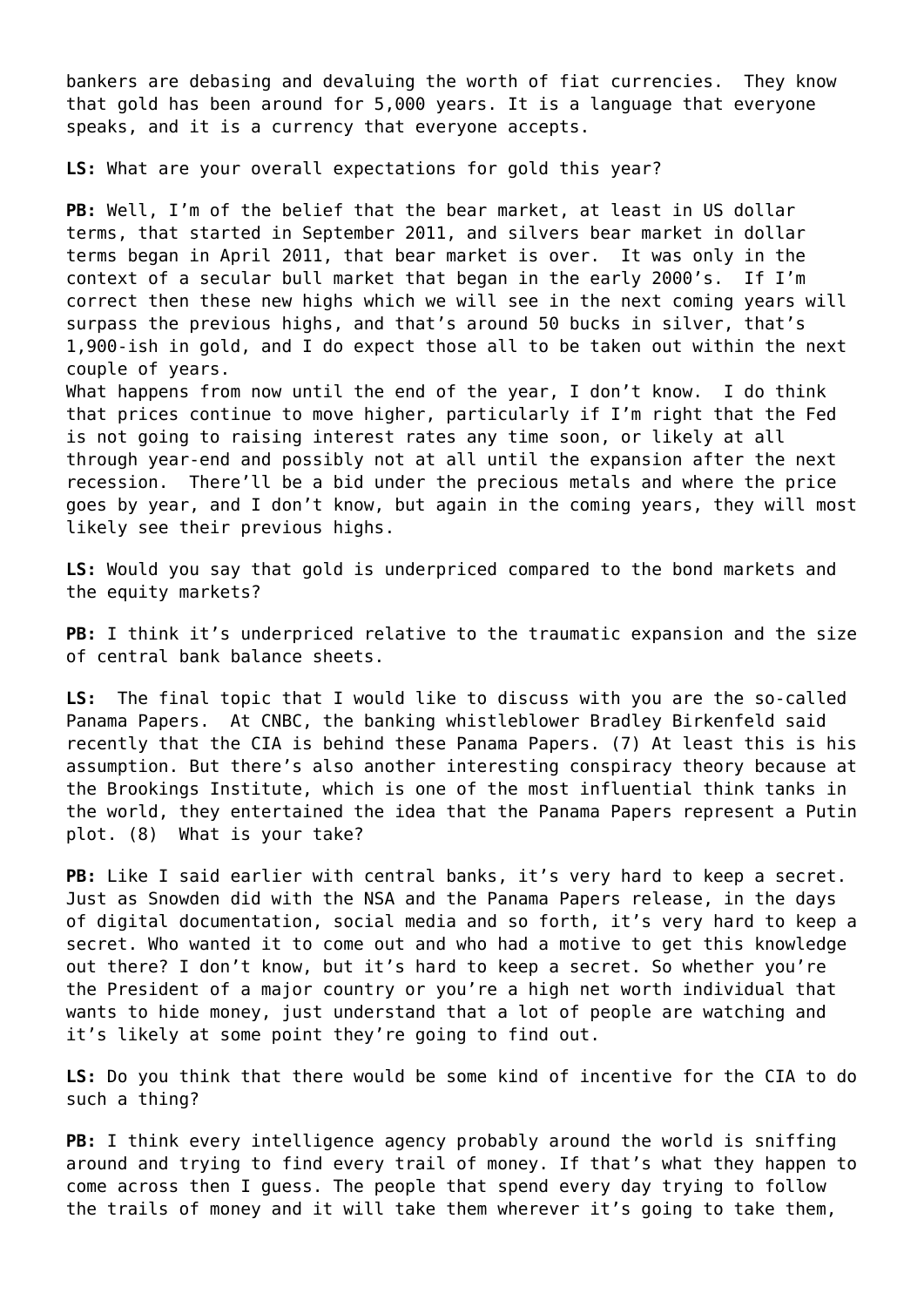whether it's the CIA or it's intelligence agencies throughout Europe or Asia, they're on the hunt.

**LS:** Yes, but I think the United States has the best infrastructure for that kind of thing, like for example…

**PB:** I don't doubt that but I think… everyone's spying on everyone. The governments.

**LS:** What are your biggest concerns these days when you take a look into the world and see its problems?

**PB:** My concerns are the response of central banks to what's going on. Recession follows an expansion like night follows day, a bear market follows a bull market like night follows day, but the desire to suppress any cyclicality in economic growth and the desire for 2% inflation has literally wreaked havoc on global markets and global economies. My fear is that central banks are now taking this too far through negative interest rates in particular and that they're going to literally destroy their own banking systems. If they're actually successful in generating higher inflation, then they're going to destroy their own bond markets. So, Draghi, who publically comes out and says, "I want inflation as quickly as possible". That's what he says, "as quickly as possible", but what does he think is going to happen to the German 10-year bond which is yielding 16 basis points? What does he think is going to happen to that bond if he gets inflation as quickly as possible? There is an epic global bond market that central bankers, if they get what they want, will then blow up. That's what I am most worried about.

**LS:** Yes. There's one more thing that I would like to ask you about. The world watches thoroughly the US these days because you have an election year. Do you think that this election will become the most interesting since decades?

**PB:** Yes, I think there's no question just because it's so non-conventional in the sense of it reflecting a lot of the anger that people have that Bernie Sanders has done as well as he has on the Democratic side, and how Trump has done so well on the Republican side. It's a reflection of a lot of anger in the American populous. On the Republican side they have a contested convention which we seem to be moving towards. That's a rare thing and I think that this is somewhat unprecedented in that it's not something that the country is used to.

**LS:** Yes. Do you think the anger is justified?

**PB:** I do. I think our government officials, and I will include the Federal Reserve in that, have failed the American people.

**LS:** Okay, thank you very much for this interview.

**PB:** Okay, thank you.

*Peter Boockvar is Managing Director and Chief Market Analyst of The Lindsey Group,*